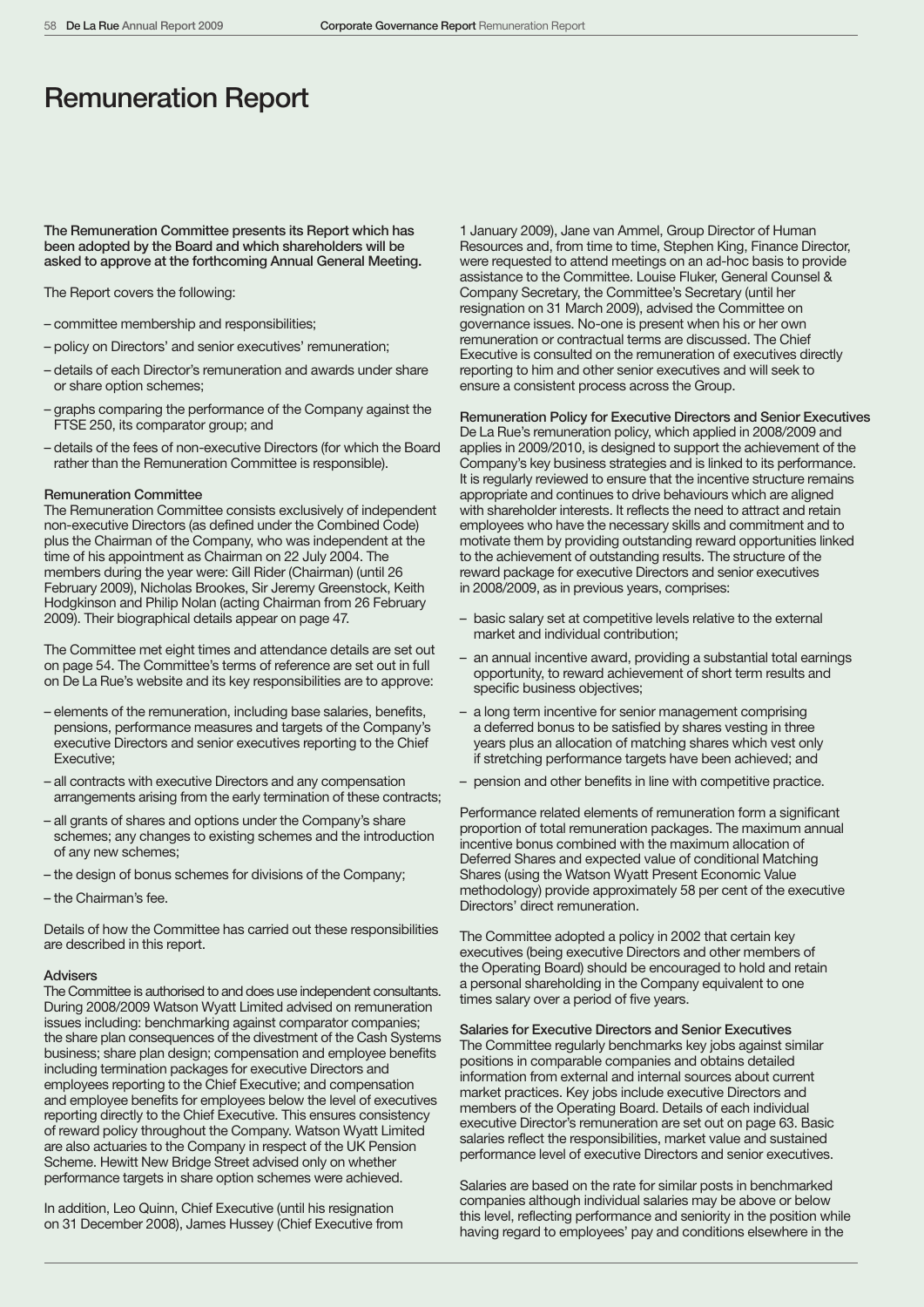Group. Basic salaries are reviewed annually by the Remuneration Committee. The primary external comparator group used by the Committee is companies of similar size and complexity in the FTSE 250. This group was reviewed following the divestment of the Cash Systems business and a number of changes made to reflect the change in the Group's size and structure. At the most recent market benchmarking review Leo Quinn's level of annual basic salary was positioned broadly at the median of composite comparator data for chief executives, comprising Watson Wyatt's proprietary remuneration survey data and a bespoke group of predominantly FTSE 250 companies. Stephen King's level of annual basic salary was positioned slightly above the median of composite comparator data for Finance Directors on the same basis. With the appointment of James Hussey as Chief Executive from 1 January 2009 and Simon Webb as Group Finance Director Designate on 2 February 2009 (subsequently becoming Group Finance Director and executive Director on 1 April), as well as changes in other Operating Board appointments, the Committee has sought to adjust salary levels to reflect the reduced size of the Company. The objective is to ensure that total remuneration packages are fair and competitive, simple to understand and transparent.

The Committee also seeks to ensure that the interests of the executives are aligned with those of the shareholders pursuing a policy of high rewards only for high performance.

#### Annual Incentive Award

The annual incentive award, which is paid as a percentage of basic salary, is based on achieving targets for the year set by the Remuneration Committee. The maximum bonus opportunity as a percentage of salary is 100 per cent for the outgoing Chief Executive, Leo Quinn and, with effect from 1 April 2009 for his successor, James Hussey, and 70 per cent for the Finance Director, Stephen King and his successor, Simon Webb. The Committee considers each year what are appropriate performance measures to align the reward strategy with the business strategy. Typical measures for executive Directors and senior executives will include headline earnings per share, operating cash flow and operating profit together with an element based in 2008/2009 on the achievement of key business imperatives. For the executive Directors, the Annual Incentive Award measures for 2008/2009 were set against Group Operating Profit and Group Cash Flow targets for the full year which were subsequently adjusted to reflect the disposal of the Cash Systems business on 1 September 2008. These measures were chosen as they represent the key business drivers that reflect the underlying financial performance of the Company. To maximise the sale of the Cash Systems business a performance related incentive was put in place. This incentive retained key executives during this transition period and maximised returns to shareholders from the disposal of the Cash Systems business.

There are appropriate divisional measures for managing directors and senior executives of business units. The incentive plan is structured so that there is no payment unless a minimum performance threshold has been achieved and that the maximum payout will only be made if stretching and challenging targets are met.

The 2008/2009 Annual Incentive Award achieved maximum payout for executive Directors and some senior management.

Once the design of the incentive scheme has been approved by the Committee it is then introduced throughout the Group with appropriate measures for individual business units and eligible

employees. Measures may include increase in turnover, productivity improvements, working capital management, order growth, cash flow and relevant profit targets. The Committee has used a combination of these measures for the past eight years, including the annual incentive award for 2008/2009.

The Remuneration Committee has discretion to consider other factors, such as corporate responsibility, environment, health and safety matters as it sees fit when determining the final outcome of the annual incentive award.

Targets set for 2009/2010 follow a similar plan design as for 2008/2009, with appropriately challenging performance targets.

## Executive Directors' Service Contracts

The executive Directors have rolling service contracts with 12 months' notice period (except as set out below) and provision for compensation on termination not exceeding 12 months' gross basic salary, excluding benefits in kind.

The following table summarises the terms of the executive Directors' service contracts.

|                                             | Date of<br>contract | Unexpired<br>term | Notice period<br>company | Notice period<br>individual |
|---------------------------------------------|---------------------|-------------------|--------------------------|-----------------------------|
| <b>James Hussey</b>                         | 25 Nov 2008         | 12 mths           | 12 mths                  | 12 mths                     |
| Leo Quinn<br>(resigned<br>31 December 2008) | 3 Mar 2004          | (a)               | 12 mths                  | 12 mths                     |
| Stephen King<br>(resigned                   |                     |                   |                          |                             |
| 31 March 2009)                              | 7 Oct 2002          | (b)               | 12 mths                  | 6 mths                      |
| Simon Webb                                  | 26 Jan 2009         | 12 mths           | 12 mths                  | 12 mths                     |

#### **Notes**

- (a) Leo Quinn resigned as Chief Executive on 31 December 2008 and left the Company on 7 April 2009.
- (b) Stephen King resigned as Finance Director on 31 March 2009 and will leave the Company on 30 June 2009.

Details of termination arrangements for Leo Quinn and Stephen King are set out on pages 63 and 64.

In determining compensation for early termination of a service contract, the Remuneration Committee carefully considers the specific circumstances, the Company's commitments under the individual's contract and the individual's obligation to mitigate loss. During the year it was agreed that the contracts of both Leo Quinn and Stephen King would be terminated following the successful completion of the sale, of the Cash Systems business, return of cash to shareholders and the subsequent reorganisation of central operations.

## External Directorships of Executive Directors

The Board considers whether it is appropriate for an executive Director to serve as a non-executive Director of another company. Leo Quinn is a non-executive director of Tomkins plc. Stephen King is a non-executive director of the Weir Group plc. In each case both Directors were permitted to retain the relevant directors' fees as shown in the table below:

## External directorship fees<br>Payment received £

|              | 1.911101110001100012 |
|--------------|----------------------|
| Leo Quinn    | 59,290               |
| Stephen King | 47,500               |
|              |                      |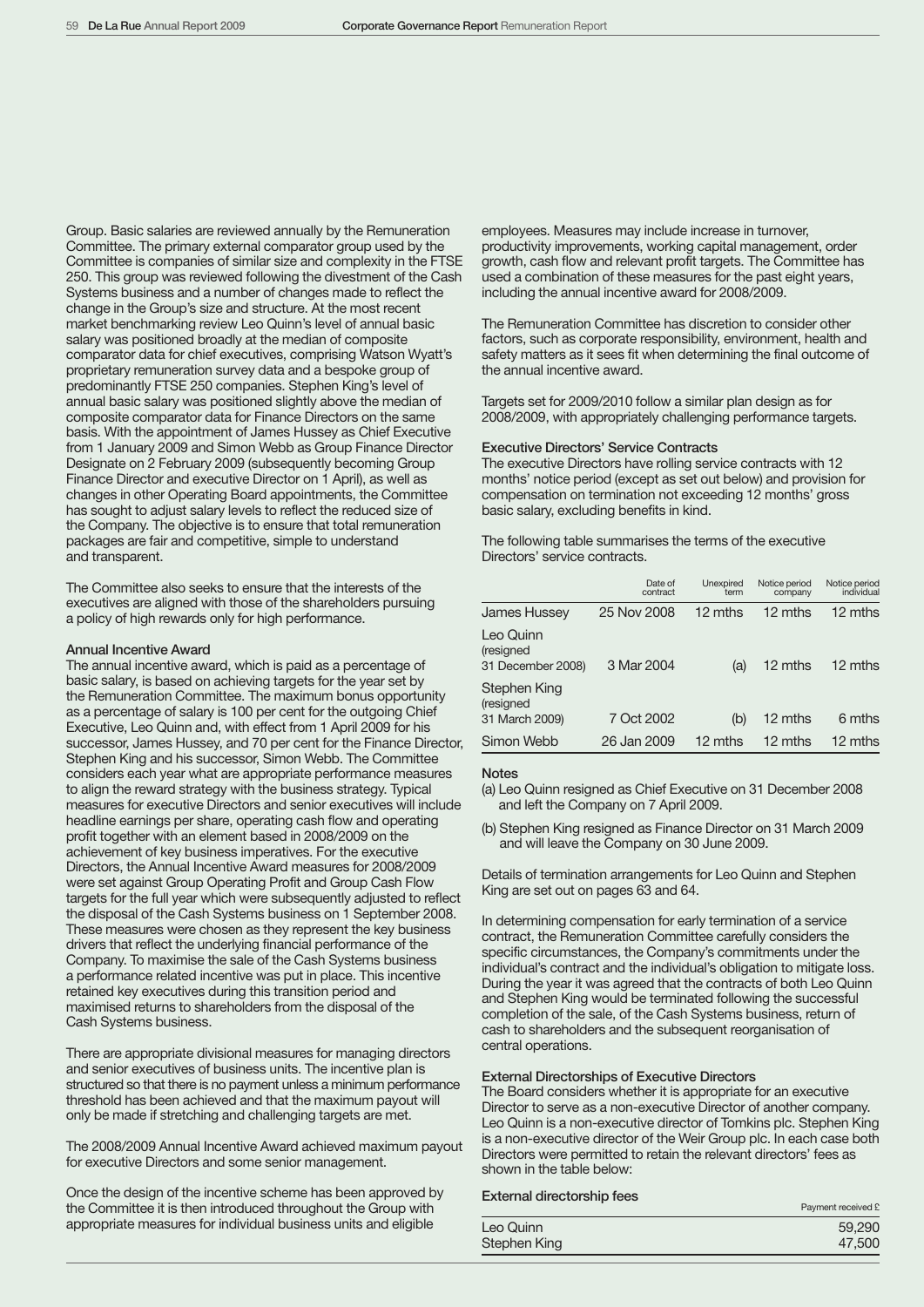## **Benefits**

All executive Directors and senior employees are eligible for a range of taxable benefits which include: the provision of a company car and payment of its operating expenses excluding fuel for private mileage or a cash alternative; membership of a private medical scheme; life assurance and reimbursement of the annual subscription to an appropriate professional body. In addition, the Chief Executive is, and for 2008/2009 the Finance Director was, provided with a permanent health insurance scheme.

Details of the emoluments of the executive Directors during the year are in the table on page 63.

## Pension

All executive Directors and senior executives in the UK may join the HM Revenue and Customs ('HMRC') registered De La Rue Pension Scheme. Executives who are members of the closed senior section are required to pay a contribution of 8 per cent of pensionable salary to the Scheme and are provided with a pension of up to 71.66 per cent of final pensionable salary on retirement. The actual level of pension depends upon the number of years' service with the Group. Executives who are members of the retirement plan section are required to pay a contribution of 3.5 per cent of pensionable salary to the Scheme. Pension accrues at a maximum rate of 1 per cent for each year of pensionable service. In addition members of this section may pay up to an extra 3 per cent of pensionable salary into a defined contribution plan and receive equal matching contributions from the Company.

The current normal retirement age is 65 (except for Leo Quinn whose normal retirement age is 63) although pension accrued on service before 1 June 2007 may be drawn in full from age 60. Pension accrued after 1 June 2007 is subject to a variable accrual rate which is adjusted annually to reflect changes to life expectancy. The Scheme also provides a lump sum death in service benefit and pensions for dependants of members on their death. Executive Directors and senior executives who reach the Lifetime Allowance will be offered the option of leaving the Scheme at that point and receiving a cash allowance in lieu of pension provision, or remaining in the Scheme and incurring a personal tax charge, known as the Lifetime Allowance Charge, on any excess benefits. The Committee has decided that the Company will not compensate any executive Director or employee for any additional tax which may be payable as a result of a member reaching the Lifetime Allowance.

Details of each executive Director's pension arrangements are as follows:

Leo Quinn is eligible for a target pension from all sources of 71.66 per cent of basic salary at the age of 63. Part of this benefit arises from previous employment. He was required to make a contribution to the senior section of the Scheme of 8 per cent of basic salary and was covered for a lump sum on death in service based on four times basic salary, with a widow's pension of 60 per cent of target pension payable on death in service. Before A-Day his pension on earnings in excess of the earnings cap was unfunded. From 6 April 2006 it was agreed that his pension should be provided through the Scheme. To ensure that the HMRC Annual Allowance was not breached, the Company made payments each year to the Scheme up to the Annual Allowance to secure the unfunded pension. For 2008/2009 the Company made a payment to the Scheme of £124,700 (2007/2008: £100,400) increasing the pension funded under the defined benefit Scheme as at 5 April 2009 to £71,020 per annum.

The increase in defined benefit scheme pension does not represent an increase in either the target pension or the Company's liability but is a consequence of taking steps to cancel previously unfunded liabilities.

Leo Quinn left service on 7 April 2009, and has been granted a deferred pension of £71,020 per annum payable from his normal retirement age. In addition, he was paid a lump sum of £121,695 in lieu of the balance of his unfunded pension in 2009/2010.

Stephen King is eligible for a target pension from all sources of 71.66 per cent of basic salary at the age of 65. Part of this benefit arises from previous employment. His target pension is provided through a combination of a closed FURBS and membership of the senior section of the De La Rue Pension Scheme. He is required to make a contribution of 8 per cent of basic salary to his pension arrangement and is covered for a lump sum on death in service based on four times basic salary, with a widow's pension of 60 per cent of target pension in the event of death in service. His pension under the defined benefit Scheme as at 28 March 2009 was £45,900 per annum.

James Hussey is eligible for a pension of up to 71.66 per cent of his notional pensionable salary at age 65. He is required to make a contribution to the senior section of the De La Rue Pension Scheme of 8 per cent of his notional pensionable salary. He is covered for a lump sum on death in service of four times his basic salary, with a widow's pension of 60 per cent of his prospective pension in the event of death in service. His pension under the defined benefit Scheme as at 28 March 2009 was £89,740 per annum. His notional pensionable salary for 2008/2009 was £220,500. James Hussey receives a cash allowance of 20 per cent on the difference between his basic salary and his notional pensionable salary. Notional salary increases annually in line with the Retail Price Index.

Simon Webb is entitled to a pension from the retirement plan section of the De La Rue Pension Scheme. The accrual rate from 1 April 2009 allowing for adjustments for mortality is  $1/101.59$  for each year of pensionable service. He is required to make a contribution of 3.5 per cent of his basic salary towards his defined benefit pension and has elected to pay additional top up contributions of 3 per cent to the defined contribution section. In the event of death in service he is covered for a lump sum of four times his basic salary and a widow's pension of 25 per cent of basic salary. His pension under the defined benefit Scheme as at 28 March 2009 was £370 per annum.

Directors' Pension Entitlements (audited information) The table on page 61 sets out the pension benefits to which each executive Director is entitled. It shows:

- the accrued pension entitlement at the end of the year, payable from normal retirement age;
- the additional pension accrued during the year, payable at normal retirement age; and
- the transfer value amounts as at 29 March 2008 and 28 March 2009 and the increase in transfer value between the two periods net of Directors' contributions. The transfer values have been calculated in accordance with Actuarial Guidance Note GN11.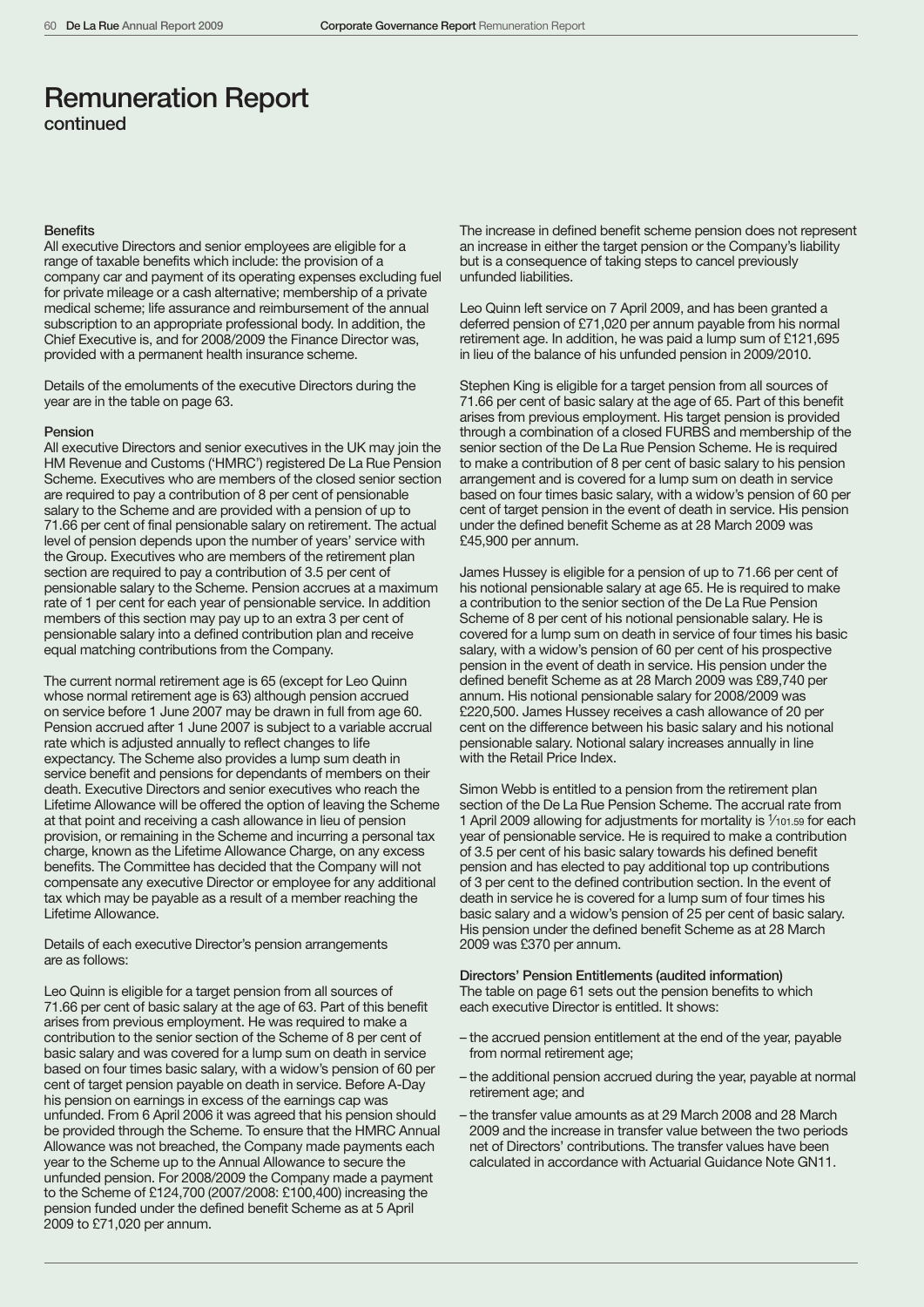Pensions accruing to executive Directors during the full or part year are set out below:

## Directors' Pension Entitlements (£'000)

|                                                                                                             | Pension<br>accumulated<br>at<br>28 March<br>2009 | Increase<br>pension<br>during year | Increase<br>pension<br>during year<br>(net of<br>inflation) | value of the<br>increase<br>in pension<br>(excluding<br>Directors'<br>contributions) | Transier<br>Transfer<br>value of<br>accumulated<br>pension at<br>29 March<br>2008 | <b>Transfer</b><br>value of<br>accumulated<br>pension at<br>28 March<br>2009 | Change in<br>transfer value<br>(excluding<br>Directors'<br>contributions) |
|-------------------------------------------------------------------------------------------------------------|--------------------------------------------------|------------------------------------|-------------------------------------------------------------|--------------------------------------------------------------------------------------|-----------------------------------------------------------------------------------|------------------------------------------------------------------------------|---------------------------------------------------------------------------|
| Leo Quinn (full year)                                                                                       | 71                                               | 23                                 | 21                                                          | 232                                                                                  | 672                                                                               | 000.1                                                                        | 331                                                                       |
| Leo Quinn (to date of resignation of 31 December 2008)                                                      | 65                                               | 18                                 | 18                                                          | 197                                                                                  | 672                                                                               | 967                                                                          | 265                                                                       |
| Stephen King                                                                                                | 46                                               | 10                                 | 8                                                           | 55                                                                                   | 392                                                                               | 514                                                                          | 98                                                                        |
| James Hussey (full year)                                                                                    | 90                                               | 8                                  | 4                                                           | 16                                                                                   | 902                                                                               | 1.028                                                                        | 109                                                                       |
| James Hussey (from date of appointment of 1 January 2009)                                                   | 0.9                                              | 0.9                                | 0.9                                                         | 4                                                                                    |                                                                                   | 8                                                                            | 4                                                                         |
| Simon Webb (appointed Group Finance Director Designate<br>on 2 February 2009 and Group Finance Director and |                                                  |                                    |                                                             |                                                                                      |                                                                                   |                                                                              |                                                                           |
| executive Director on 1 April 2009)                                                                         | 0.4                                              | 0.4                                | 0.4                                                         |                                                                                      |                                                                                   | 3                                                                            |                                                                           |

The number of options over De La Rue plc shares held by executive Directors under the executive share option and sharesave schemes is detailed below:

## Directors' Share Options (audited information) – De La Rue Executive Share Option Plan and Sharesave Scheme

|                                                   | Date of<br>Grant | 29 March<br>2008 | Exercised<br>during year | Granted<br>during<br>year | Lapsed<br>during<br>year | Number of<br>Options<br>28 March<br>2009<br>(or date of<br>resignation<br>if sooner) | Exercise<br>price<br>(pence) | Market<br>price at<br>exercise<br>date<br>(pence) | Performance<br>targets<br>(see below) | Date from<br>which<br>exercisable | Expiry<br>date | Average<br>fair value<br>per share<br>(pence)(c) |
|---------------------------------------------------|------------------|------------------|--------------------------|---------------------------|--------------------------|--------------------------------------------------------------------------------------|------------------------------|---------------------------------------------------|---------------------------------------|-----------------------------------|----------------|--------------------------------------------------|
| Leo Quinn<br>(resigned 31/12/08)                  |                  |                  |                          |                           |                          |                                                                                      |                              |                                                   |                                       |                                   |                |                                                  |
| Executive<br>share options                        | Jul '04          | 352,422          |                          |                           |                          | $-352,422^{(1)}340.50$                                                               |                              |                                                   | (a)                                   | Jul '07                           | (1)            | 88.0                                             |
| Sharesave<br>options                              | Dec '04          | 5,448            |                          |                           | -                        | 5,448                                                                                | 303.31                       |                                                   | (b)                                   | $\Box$ (3)                        | $\Box$ (3)     | 89.0                                             |
|                                                   |                  |                  |                          |                           |                          |                                                                                      |                              |                                                   |                                       |                                   |                |                                                  |
| <b>Stephen King</b><br>Executive<br>share options | Jul '04          | 149,779          | 149,779                  |                           |                          | $\qquad \qquad -$                                                                    | 340.50                       | $903.39^{(2)}$                                    | (a)                                   | Jul '07                           | (2)            | 88.0                                             |
| Sharesave<br>options                              | Dec '07          | 1,287            |                          |                           |                          | 1,287                                                                                | 745.74                       |                                                   | (b)                                   | Mar '11                           | (4)            | 288.0                                            |

**Notes** 

(a) Earnings per share growth over three years of at least 3 per cent per annum over rate of increase in retail prices index; headline earnings per share at the start of the performance period were 24.2p.

(b) No performance conditions are attached to the Options under the Sharesave Scheme as it is open to all UK employees.

(c) Estimated value of award at time of grant (see also note 21b to the financial statements).

(1) Leo Quinn exercised his options on 9 February 2009 in accordance with the Rules of the Executive Share Option Plan. Leo Quinn made a total gain of £1,401,037.84 net of deductions for any applicable tax and national insurance contributions.

(2) Stephen King made a gain of £494,035.75 net of deductions for any applicable tax and national insurance contributions on the exercise of his options on 20 June 2008.

(3) Exercisable for a period of six months from date of termination of 7 April 2009.

(4) Exercisable for a period of six months from date of termination of 30 June 2009.

James Hussey does not hold any options under the Executive Share Option Plan or the Sharesave Scheme.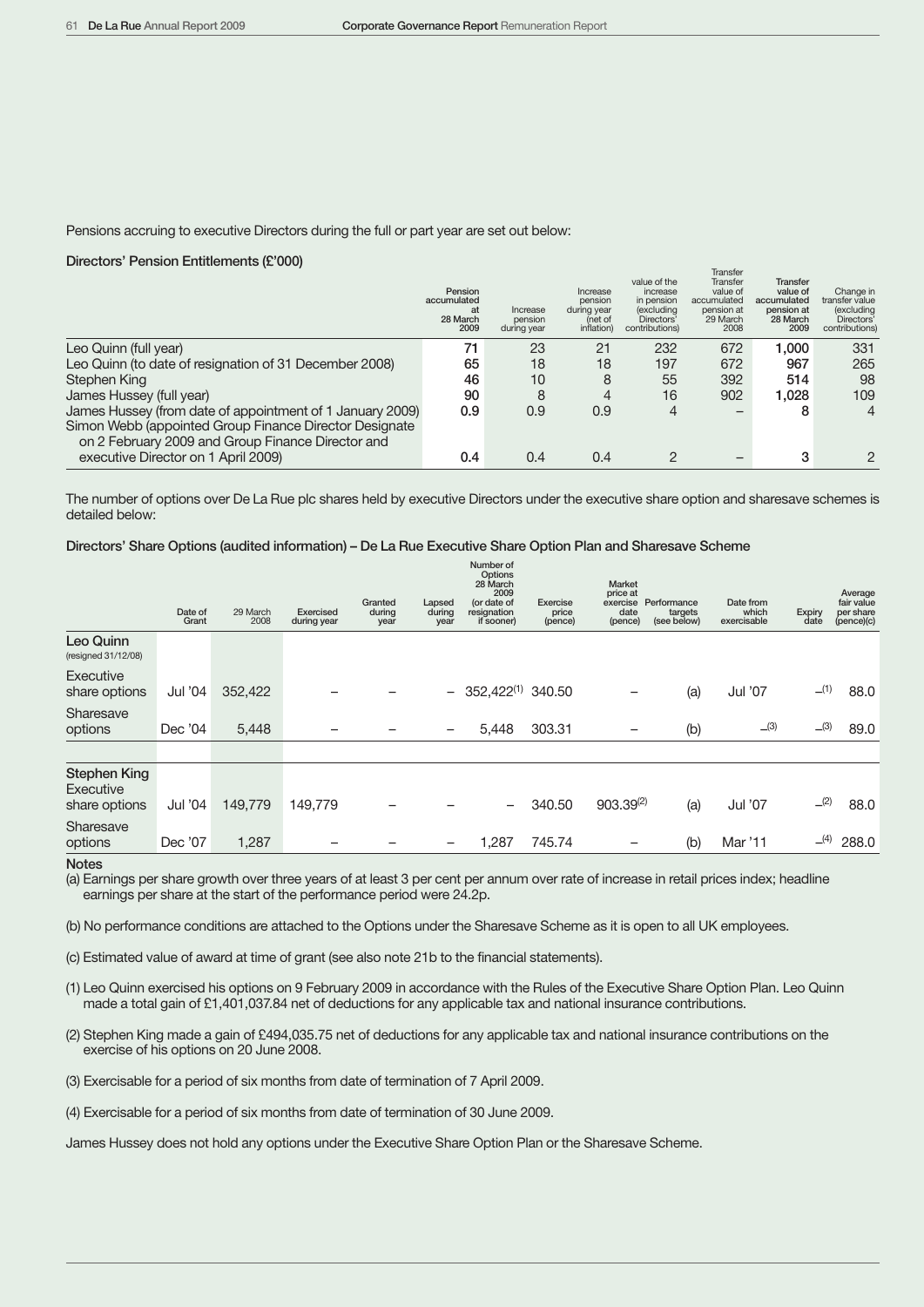## Deferred Bonus and Matching Share Plan (audited information)

Allocation of shares held by executive Directors is as follows:

|                                                   | Date of<br>allocation | Total<br>allocation<br>as at<br>29 March<br>2008<br>(or date of<br>appointment<br>if later) | Allocation<br>during year | Allocation<br>vesting<br>during year | Lapsed<br>during<br>year | Total<br>allocation<br>as at<br>28 March<br>2009<br>(or date of<br>resignation<br>if sooner) | 10 Day<br>Average<br>Mid market<br>share price<br>preceding<br>date of<br>allocation<br>(pence) | Market<br>price at<br>date of<br>vesting<br>(pence) | Vesting<br>date    | Average<br>fair value<br>per share <sup>(b)</sup><br>(pence) |
|---------------------------------------------------|-----------------------|---------------------------------------------------------------------------------------------|---------------------------|--------------------------------------|--------------------------|----------------------------------------------------------------------------------------------|-------------------------------------------------------------------------------------------------|-----------------------------------------------------|--------------------|--------------------------------------------------------------|
| <b>James Hussey</b><br>(appointed 1 January 2009) |                       |                                                                                             |                           |                                      |                          |                                                                                              |                                                                                                 |                                                     |                    |                                                              |
| Deferred Allocation                               | Jun '06<br>Jun '07    | 12,505<br>9,691                                                                             |                           |                                      |                          | 12,505<br>9,691                                                                              | 531.80<br>758.40                                                                                | $\qquad \qquad -$                                   | Jun '09<br>Jun '10 | 540<br>792                                                   |
|                                                   | <b>Jun '08</b>        | 8,494                                                                                       |                           |                                      | $\qquad \qquad$          | 8,494                                                                                        | 908.50*                                                                                         | $\overline{\phantom{m}}$                            | Jun '11            | 889                                                          |
| <b>Maximum Matching</b>                           |                       |                                                                                             |                           |                                      |                          |                                                                                              |                                                                                                 |                                                     |                    |                                                              |
| Allocation <sup>(a)</sup>                         | <b>Jun '06</b>        | 25,010                                                                                      |                           |                                      |                          | 25,010                                                                                       | 531.80                                                                                          |                                                     | <b>Jun '09</b>     | 380                                                          |
|                                                   | Jun '07               | 19,380                                                                                      |                           |                                      |                          | 19,380                                                                                       | 758.40                                                                                          | $\overline{\phantom{0}}$                            | Jun '10            | 552                                                          |
|                                                   | <b>Jun '08</b>        | 16,988                                                                                      |                           |                                      |                          | 16,988                                                                                       | 908.50*                                                                                         |                                                     | Jun '11            | 639                                                          |
|                                                   |                       | 92,068                                                                                      |                           |                                      | $\overline{\phantom{m}}$ | 92,068                                                                                       |                                                                                                 |                                                     |                    |                                                              |
| Leo Quinn<br>(resigned 31 December 2008)          |                       |                                                                                             |                           |                                      |                          |                                                                                              |                                                                                                 |                                                     |                    |                                                              |
| <b>Deferred Allocation</b>                        | Jul '05               | 51,796                                                                                      |                           | $51.796^{(1)}$                       |                          |                                                                                              | 386.13                                                                                          | 870.5                                               | <b>Jul '08</b>     | 391                                                          |
|                                                   | <b>Jun '06</b>        | 40,429                                                                                      |                           |                                      |                          | $40,429^{(2)}$                                                                               | 531.80                                                                                          | -                                                   | Apr '09            | 540                                                          |
|                                                   | Jun '07               | 32,964                                                                                      |                           |                                      | $\qquad \qquad$          | $32,964^{(2)}$                                                                               | 758.40                                                                                          | -                                                   | Apr '09            | 792                                                          |
|                                                   | <b>Jun '08</b>        | $\overline{\phantom{0}}$                                                                    | 28,894                    |                                      |                          | 28,894(2)                                                                                    | 908.50*                                                                                         |                                                     | Apr '09            | 889                                                          |
| <b>Maximum Matching</b>                           |                       |                                                                                             |                           |                                      |                          |                                                                                              |                                                                                                 |                                                     |                    |                                                              |
| Allocation <sup>(a)</sup>                         | Jul '05               | 103,592                                                                                     | $\qquad \qquad -$         | 103,592                              | $\overline{\phantom{m}}$ |                                                                                              | 386.13                                                                                          | 870.5                                               | Jul '08            | 284                                                          |
|                                                   | <b>Jun '06</b>        | 80,858                                                                                      |                           |                                      | $\qquad \qquad -$        | 80.858(3)                                                                                    | 531.80                                                                                          |                                                     | Apr '09            | 380                                                          |
|                                                   | Jun '07               | 65,928                                                                                      |                           |                                      | $\overline{\phantom{0}}$ | 65,928(3)                                                                                    | 758.40                                                                                          | -                                                   | Apr '09            | 552                                                          |
|                                                   | <b>Jun '08</b>        |                                                                                             | 57,788                    |                                      | $\overline{\phantom{0}}$ | 57,788(4)                                                                                    | 908.50*                                                                                         |                                                     | Apr '09            | 639                                                          |
|                                                   |                       | 375,567                                                                                     | 86,682                    | 155,388                              | $\qquad \qquad -$        | 306,861                                                                                      |                                                                                                 |                                                     |                    |                                                              |
| Stephen King<br>(resigned 31 March 2009)          |                       |                                                                                             |                           |                                      |                          |                                                                                              |                                                                                                 |                                                     |                    |                                                              |
| <b>Deferred Allocation</b>                        | Jul '05               | 19,811                                                                                      |                           | $19,811^{(5)}$                       |                          |                                                                                              | 386.13                                                                                          | 870.5                                               | <b>Jul '08</b>     | 391                                                          |
|                                                   | <b>Jun '06</b>        | 17,770                                                                                      |                           |                                      | $\overline{\phantom{m}}$ | 17,770(6)                                                                                    | 531.80                                                                                          | -                                                   | <b>Jun '09</b>     | 540                                                          |
|                                                   | Jun '07               | 14,075                                                                                      |                           |                                      | $\overline{\phantom{m}}$ | 14,075(6)                                                                                    | 758.40                                                                                          |                                                     | <b>Jun '09</b>     | 792                                                          |
|                                                   | <b>Jun '08</b>        | $\overline{\phantom{0}}$                                                                    | 12,336                    |                                      | $\qquad \qquad -$        | 12,336(6)                                                                                    | 908.50*                                                                                         |                                                     | <b>Jun '09</b>     | 889                                                          |
| <b>Maximum Matching</b>                           |                       |                                                                                             |                           |                                      |                          |                                                                                              |                                                                                                 |                                                     |                    |                                                              |
| Allocation <sup>(a)</sup>                         | Jul '05               | 39,622                                                                                      |                           | 39,622                               |                          |                                                                                              | 386.13                                                                                          | 870.5                                               | <b>Jul '08</b>     | 284                                                          |
|                                                   | <b>Jun '06</b>        | 35,540                                                                                      |                           |                                      | $\qquad \qquad$          | 35,540(6)                                                                                    | 531.80                                                                                          | -                                                   | <b>Jun '09</b>     | 380                                                          |
|                                                   | Jun '07               | 28,150                                                                                      |                           |                                      | $\overline{\phantom{0}}$ | $28,150^{(6)}$                                                                               | 758.40                                                                                          |                                                     | <b>Jun '09</b>     | 552                                                          |
|                                                   | <b>Jun '08</b>        | $\overline{\phantom{0}}$                                                                    | 24,671                    |                                      |                          | 24,671(6)                                                                                    | 908.50*                                                                                         | $\overline{\phantom{0}}$                            | <b>Jun '09</b>     | 639                                                          |
|                                                   |                       | 154,968                                                                                     | 37,007                    | 59,433                               | $\overline{\phantom{m}}$ | 132,542                                                                                      |                                                                                                 |                                                     |                    |                                                              |

#### **Notes**

\*Middle market value of an Ordinary Share on the dealing day immediately preceding date of allocation.

(a) Details of the performance condition attached to matching shares are set out on page 65. The performance condition for the 2005 awards under the Plan was met in full and the shares vested on 28 July 2008.

(b) Estimated value of award at time of grant (see also note 21b to the financial statements).

An additional award of shares will be released on the vesting date in respect of all Deferred Shares released equal in value to the amount of dividends which would have been payable on the Deferred Shares over the performance period. As at 28 March 2009 and based on the prevailing share price on that date dividend shares accrued were as follows:

James Hussey: 2,689 Ordinary Shares Stephen King: 3,860 Ordinary Shares

Leo Quinn and Stephen King retained the shares acquired on vesting of the July 2005 award under the Plan after either providing funds or selling sufficient number of shares to meet their PAYE and NI liability.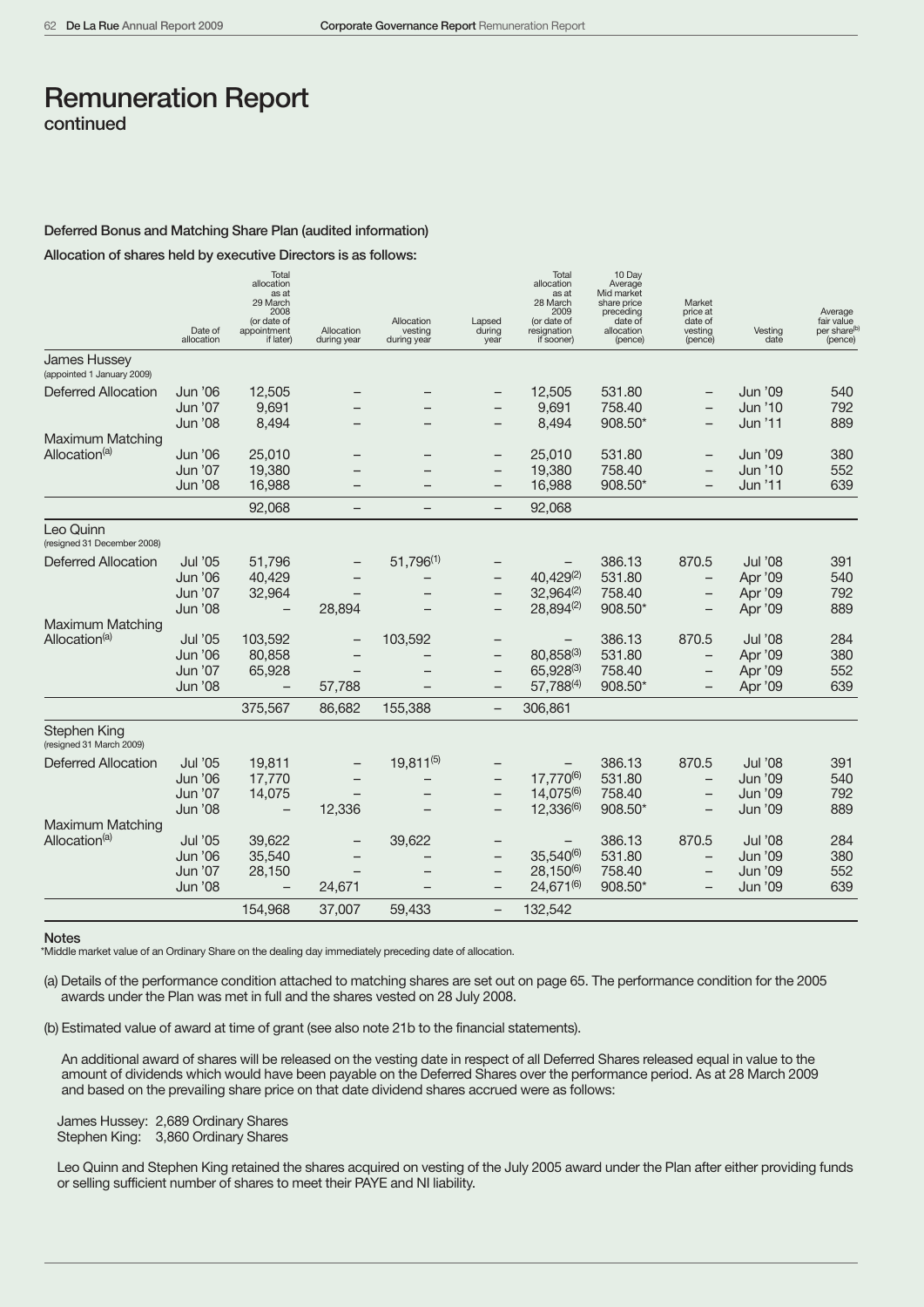The Remuneration Committee approved the following termination arrangements (notes 2, 3, 4 and 6) for Leo Quinn and Stephen King.

Leo Quinn

(1) A total of 8,449 dividend shares were released to Leo Quinn on Deferred Allocations vesting in 2008/2009.

- (2) Deferred Allocations for the years 2006, 2007 and 2008 were released in full on 7 April 2009. A total of 9,392 dividend shares relating to these allocations were also released on 7 April 2009.
- (3) Matching Allocations for the years 2006 and 2007 were released in full on 7 April 2009 without pro rating for time served subject to measurement of the EPS condition to 31 March 2008 and the TSR condition to 1 September 2008 which were both met.
- (4) Matching Allocation for the year 2008 was released pro rated (15,025) to 7 April 2009 subject to the measurement of the EPS condition to 31 March 2008 and the TSR condition to 1 September 2008 which were both met.

## Stephen King

- (5) A total of 3,231 dividend shares were released to Stephen King on Deferred Allocations vesting in 2008/2009.
- (6) The 2006 and 2007 Deferred Allocations will vest in full when Stephen King leaves the Company on 30 June 2009 with full Matching Allocations and Dividend Allocations to 30 June 2009. The 2008 Deferred Allocation will vest in full on 30 June 2009 and the Matching Allocation and Dividend Allocation relating to the Deferred Allocation will also vest on 30 June 2009 pro rated to that date. The performance targets for the Matching Share Allocations in 2006, 2007 and 2008 were subject to performance targets which measured EPS to 31 March 2008 and TSR to 1 September 2008 and were met in full.

The closing mid-market price of De La Rue plc shares at 28 March 2009 was 955p and the highest and lowest mid-market prices during the year were:

|                                                                                                                                                                                                                                  |                                     |                                  |                                     | Ordinary shares of 29 <sup>16</sup> /21 <b>p</b><br>to 14 November 2008 |                                                                                           | Ordinary shares of 44 <sup>152</sup> / <sub>75</sub> p<br>to 28 March 2009 |
|----------------------------------------------------------------------------------------------------------------------------------------------------------------------------------------------------------------------------------|-------------------------------------|----------------------------------|-------------------------------------|-------------------------------------------------------------------------|-------------------------------------------------------------------------------------------|----------------------------------------------------------------------------|
| High<br>Low                                                                                                                                                                                                                      |                                     |                                  |                                     | 980.5<br>815.5                                                          |                                                                                           | 1,074.0<br>802.5                                                           |
| Directors' Emoluments (audited information)                                                                                                                                                                                      | 2009<br>Salary<br>and fees<br>£'000 | 2009<br><b>Benefits</b><br>£'000 | 2009<br><b>Bonus</b><br>£'000       | Compensation<br>for loss of<br>office<br>£'000                          | 2009<br>Total<br>£'000 to<br>28 March<br>2009<br>(or date of<br>resignation<br>if sooner) | 2008<br>Total<br>£'000                                                     |
| <b>Executive Directors</b><br>James Hussey (appointed 1 January 2009) <sup>(1)</sup><br>Leo Quinn (resigned 31 December 2008)<br>Stephen King (resigned 31 March 2009)<br>Simon Webb (appointed Group Finance Director Designate | 81<br>394<br>320                    | 11<br>25<br>20                   | 129<br>$1,225^{(2)}$<br>$651^{(3)}$ | 677                                                                     | 221<br>2,321<br>991                                                                       | 1,033<br>541                                                               |
| on 2 February 2009 and Group Finance Director and<br>executive Director on 1 April 2009) <sup>(4)</sup>                                                                                                                          | 37                                  | 3                                | 26                                  |                                                                         | 66                                                                                        |                                                                            |
|                                                                                                                                                                                                                                  | 832                                 | 59                               | 2,031                               | 677                                                                     | 3,599                                                                                     | 1,574                                                                      |
| Non-executive Chairman<br>Nicholas Brookes                                                                                                                                                                                       | 163                                 |                                  |                                     |                                                                         | 163                                                                                       | 163                                                                        |
| <b>Non-executive Directors</b><br><b>Warren East</b><br>Sir Jeremy Greenstock<br>Keith Hodgkinson<br><b>Philip Nolan</b><br><b>Gill Rider</b>                                                                                    | 40<br>40<br>47<br>41<br>43          | $1*$                             |                                     |                                                                         | 40<br>40<br>47<br>42<br>43                                                                | 38<br>38<br>45<br>40<br>42                                                 |
| <b>Aggregate Emoluments</b>                                                                                                                                                                                                      | 1,206                               | 60                               | 2,031                               | 677                                                                     | 3,974                                                                                     | 1,940                                                                      |

\*Relates to reimbursement of travelling expenses from Ireland to attend Board meetings.

(1) 2009/2010 salary for James Hussey is £325,000.

- (2) Includes price related bonus of £700,000 on successful sale of Cash Systems which was paid in two tranches. The second tranche of £350,000 was paid on 7 April 2009.
- (3) Stephen King qualified for a price related bonus of £427,000 in respect of the sale of the Cash Systems business.

(4) 2009/2010 salary for Simon Webb is £225,000.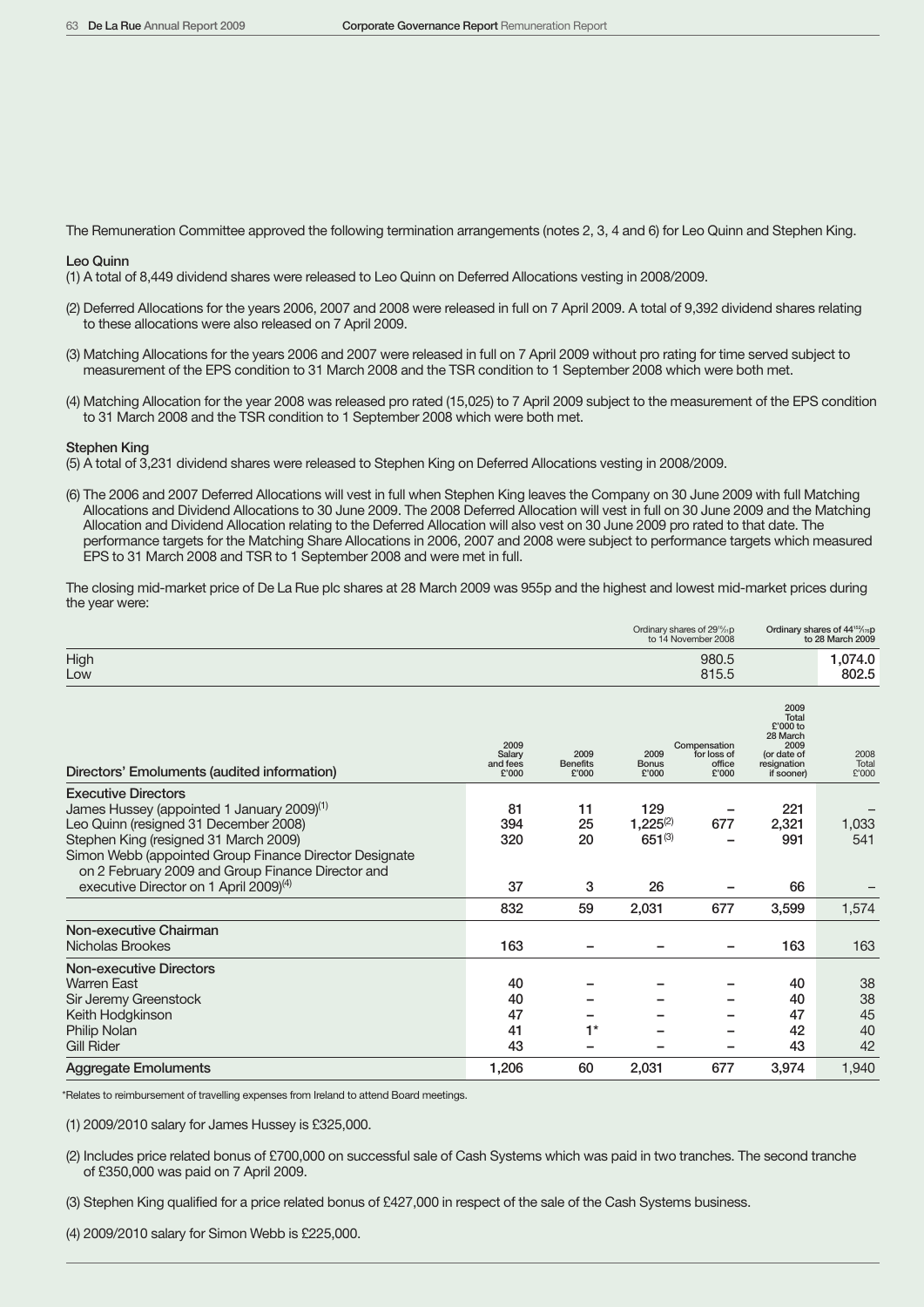#### Leo Quinn's termination arrangements

Leo Quinn received, as part of his termination arrangements 12 months' annual basic salary as stipulated in his contract of employment. He also received his full Annual Incentive Award for the 2008/2009 year. The Company paid Leo Quinn the following amounts after his contract terminated on 7 April 2009:

| Payment in lieu of notice                | 555,000 |
|------------------------------------------|---------|
| Balance of unfunded pension as lump fund | 121.695 |

#### Stephen King's termination arrangements

Agreement was reached with Stephen King so that on termination of his employment on 30 June 2009 he will receive:

| Payment in lieu of notice                 | 366,200 |
|-------------------------------------------|---------|
| 12 months additional pension contribution | 71,680  |

Stephen King will also be eligible for a potential performance maximum pro rated payment of £58,835 under the annual incentive arrangements for 2009/2010.

Details of the release of shares under the Deferred Bonus and Matching Share Plan for Leo Quinn and Stephen King are set out above in notes 2, 3, 4 and 6.

## Payments made to former Directors of the Company

Lord Wright, who retired as a Director on 19 July 2000, continues to provide up to 20 days consultancy each year pursuant to an agreement with the Company dated 20 July 2000 which has been extended to 18 July 2009. He is paid a fee of £20,000 per annum.

## Directors' share interests (audited information)

The interests of Directors holding office at the end of the financial year in the Ordinary Shares of the Company are set out below.

|                                         | 29 March 2008<br><b>Ordinary Shares</b><br>of $29^{16}/_{21}p$ each | Following share<br>consolidation on<br>17 November 2008<br><b>Ordinary Shares</b><br>of 44 <sup>152</sup> /175p each | 28 March 2009<br><b>Ordinary Shares</b><br>of 44 <sup>152</sup> /175p each |
|-----------------------------------------|---------------------------------------------------------------------|----------------------------------------------------------------------------------------------------------------------|----------------------------------------------------------------------------|
| Nicholas Brookes                        | 12,138                                                              | 7,780                                                                                                                | 7,780                                                                      |
| <b>Warren East</b>                      | 3,266                                                               | 2,093                                                                                                                | 2,093                                                                      |
| Keith Hodgkinson                        | 3,887                                                               | 2,491                                                                                                                | 2,491                                                                      |
| James Hussey (appointed 1 January 2009) |                                                                     |                                                                                                                      | 13,298                                                                     |
| Stephen King                            | 46,620                                                              | 29,884                                                                                                               |                                                                            |
| <b>Philip Nolan</b>                     | 8,400                                                               | 5,384                                                                                                                | 5,384                                                                      |
| <b>Gill Rider</b>                       | 709                                                                 | 454                                                                                                                  | 454                                                                        |

Sir Jeremy Greenstock and Simon Webb (appointed 1 April 2009) have no interest in the Company's Ordinary Shares. There have been no changes in Directors' interests in Ordinary Shares since 28 March 2009. All interests of the Directors and their families are beneficial.

## Current Schemes

## Sharesave Scheme

All UK employees of the Company may join its HM Revenue and Customs approved SAYE Scheme. Options are granted over De La Rue plc shares, at the prevailing market price at the time of grant (with a discretionary discount to the market price), to employees who agree to save between £5 and £250 per month over a period of three or five years. A grant was made in January 2009 at a price of 714.14p which was at a 15 per cent discount and 41 per cent of eligible employees participated.

### US Employee Share Purchase Plan

The US Employee Share Purchase Plan, established under Section 423 of the US Internal Revenue Code, provides a competitive incentive for US employees to invest up to 10 per cent of basic salary each year in the Company, subject to the statutory limit (currently US\$25,000 worth of shares). No performance conditions are attached to options under the Plan. The Seventh Offering under the Plan began on 1 January 2009 and 33 per cent of eligible employees participated. The purchase price of 906p is 85 per cent of the lower market value of a De La Rue share either at the beginning or end of the Offering Period on 31 December 2009.

## Deferred Bonus and Matching Share Plan

The Company established the Deferred Bonus and Matching Share Plan in July 2005 which, following a review in 2007, was extended until 2010.

Awards of Deferred Allocations of shares to executive Directors and selected senior executives are made based on the achievement of annual performance targets to be satisfied before the awards are made.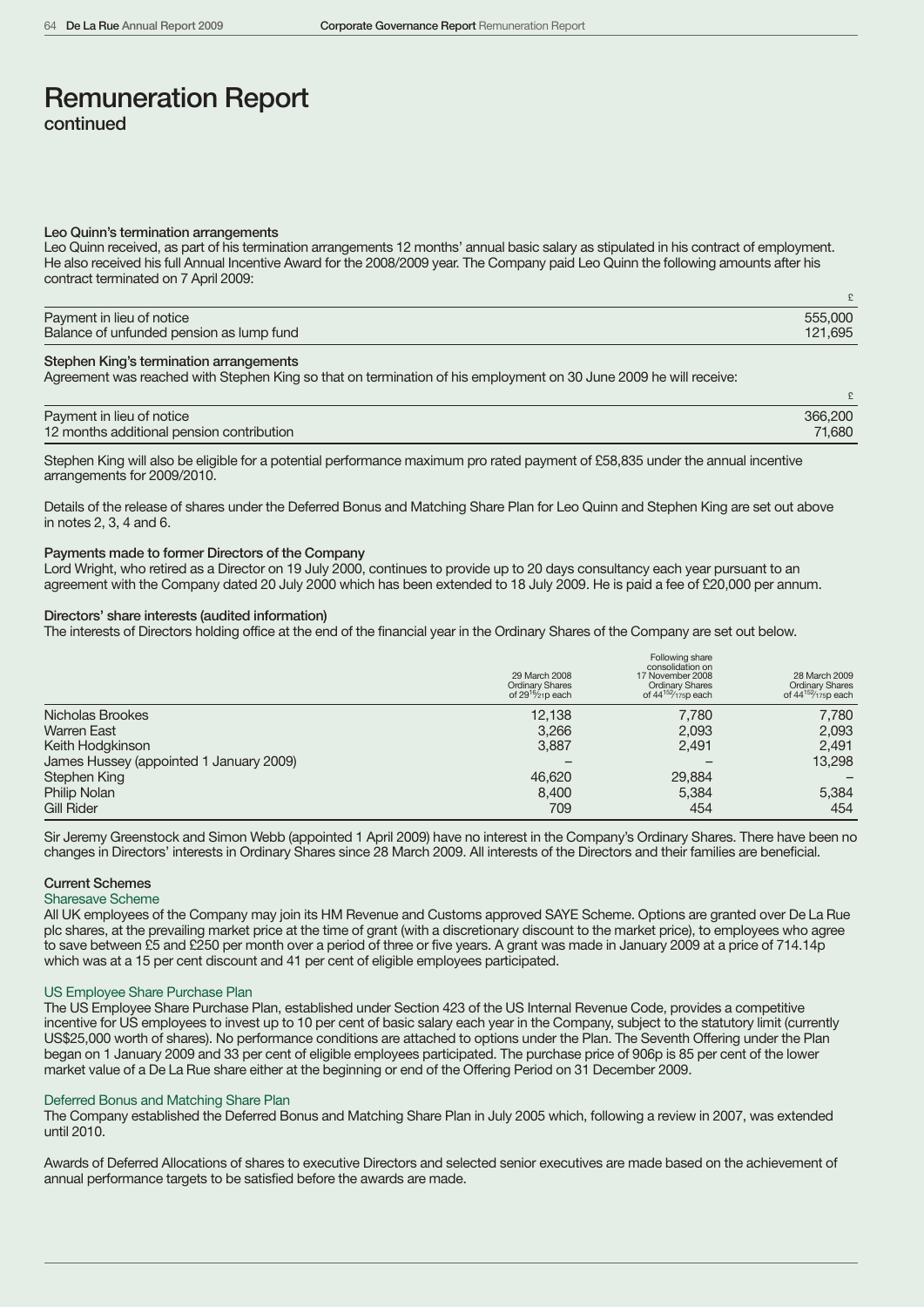The maximum value of the Deferred Allocation based on the market value of a share at the date of allocation is 50 per cent of the maximum bonus, that is: 50 per cent of salary in the case of Leo Quinn and 35 per cent of salary in the case of James Hussey and Stephen King. The number of Deferred Shares will be matched by additional free shares ('Matching Shares') which will be released on the third anniversary of the allocation of the Deferred Shares provided pre-determined performance targets are satisfied and the participant is still employed by the Company.

There are two performance targets, each one of which applies to allocations of up to 50 per cent of the Matching Shares. 50 per cent is based on the achievement of an annual rate of increase in earnings per share ('EPS') of a De La Rue share over the annual rate of increase in the retail prices index which is at least a minimum of three per cent per annum. If the minimum target is not achieved no matching share allocation subject to the EPS test will be awarded. If EPS increases by five per cent or more above the annual rate of increase in the retail prices index, the eligible participant will receive 100 per cent of Matching Shares subject to the EPS test, with intermediate straight line vesting.

The remaining 50 per cent of the Matching Share element is based on De La Rue's Total Shareholder Return ('TSR') relative to the TSR of the companies comprising the FTSE Mid 250 (excluding investment trusts) over the relative period. The proportion of any matching allocation subject to this test will be 50 per cent for median performance, and 100 per cent for upper quartile performance, with intermediate straightline vesting.

For executive Directors and certain selected senior executives up to two Matching Shares will be allocated for each Deferred Share. No shares will be released for performance below that which qualifies for the minimum number of Matching Shares.

An additional award of shares will be released on the vesting date in respect of all Deferred Shares released equal in value to the amount of dividends which would have been payable on the Deferred Shares over the performance period.

The Remuneration Committee regularly reviews the operation of the Plan and its specific terms, including performance measures. At the time the Plan was introduced in 2005 the EPS and TSR performance measures were adopted following consultation with shareholders as being the most transparent and appropriate. Before making any award the Remuneration Committee considers the appropriateness of the performance targets for matching awards, recognising in particular that the average earnings per share growth target of Retail Price Index +3-5 per cent is the minimum.

In the case of Leo Quinn, Stephen King and other senior executives whose employment would terminate following the disposal of Cash Systems the Committee exercised its discretion pursuant to the Plan Rules in order to incentivise the executive directors and other employees to complete the necessary restructuring of the Group after 1 September 2008. The Committee agreed to: (i) waive pro rating of Deferred, Dividend and Matching Allocations; and (ii) set 29 March 2008 and 1 September 2008 as the respective reference dates for measuring the performance targets. Details are set out on pages 62 and 63.

## Long Term Incentive Plan

The Long Term Incentive Plan ('LTIP') was introduced in 2006 to retain key individuals who are not already eligible for the Deferred Bonus and Matching Share Plan. The LTIP is a cash based plan under which participating employees may, subject to the performance measure being met, receive up to 20 per cent of their annual salary as a cash payment at the end of three years after an allocation is made.

The performance measure is EPS based and on a straight line basis. The test is an achievement of an annual rate of increase in earnings per share which is at least three per cent over the annual rate of increase in the retail prices index. At the minimum achievement a cash payment equivalent to 15 per cent of annual salary is payable whilst an earnings per share increase of five per cent or more above the annual rate of increase in the retail price index means 20 per cent of annual salary is payable with intermediate straight line vesting in between.

## Superseded Schemes

## Executive Share Option Plan

The Executive Share Option Plan (the 'Plan'), which expired on 17 July 2006 for the purpose of grants of options, provided for the grant of options at a price equal to the average market value of a De La Rue plc Ordinary Share over the three dealing days immediately preceding the date of grant, with a performance condition based on the achievement of an earnings per share growth target.

The Plan is in two parts. Part A is approved by HM Revenue and Customs and so confers tax relief on UK resident employees on any gains arising on exercise. Part B is unapproved to enable the grant of options to an individual where the cumulative value of the employee's subsisting options at the date of grant exceeded £30,000. Options were granted for nil payment and could normally only be granted within 42 days of any announcement of results. Options vested if they achieved the performance condition over three years of earnings per share growth of at least three per cent per annum over the rate of increase in the retail prices index. If this condition was not met at the end of the performance period the options lapsed. All options under the Plan vested with the exception of the 2002 grant of options which failed the performance condition.

The Plan was replaced by the Long Term Incentive Plan.

A Phantom Share Option Scheme is operated under similar rules to provide an equivalent cash incentive to senior executives in jurisdictions where the tax or securities laws make it impracticable to operate a share option scheme. Grants will not be made under the Scheme whilst awards are made under the Long Term Incentive Plan.

#### Dilution Limits

The Executive Share Option Plan and Deferred Bonus and Matching Share Plan incorporate the current (December 2008) ABI Guidelines on headroom which provide that over a 10 year period in relation to the Company's issued share capital (or reissue of treasury shares):

– no more than 10 per cent can be issued to satisfy options granted under both executive share option schemes and any other employee share scheme of the Company; and